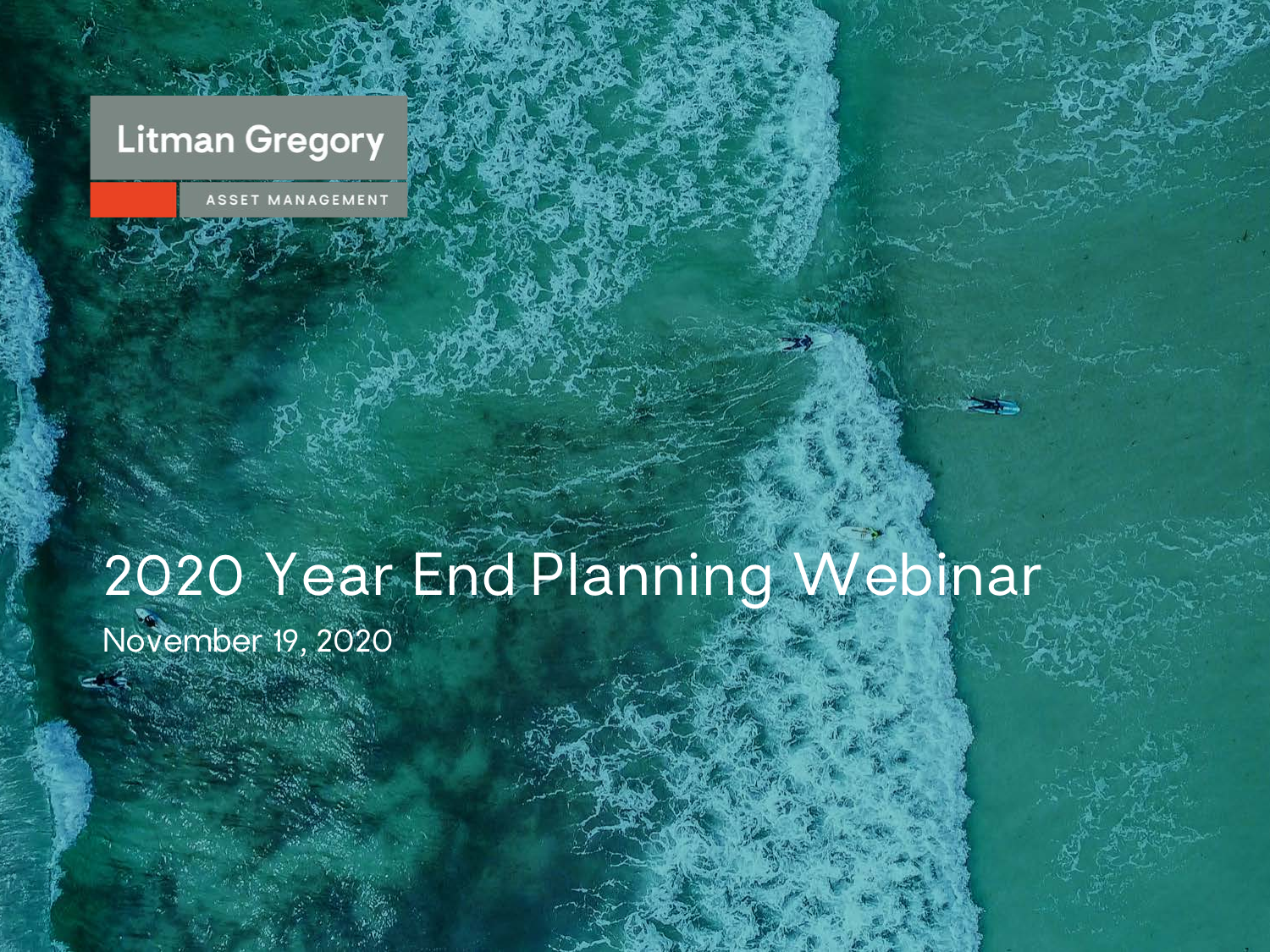#### Today's Speakers



Gretchen Hollstein, CFP® Senior Advisor, Principal



Chris Wheaton, CPA, CFP® Senior Advisor, Principal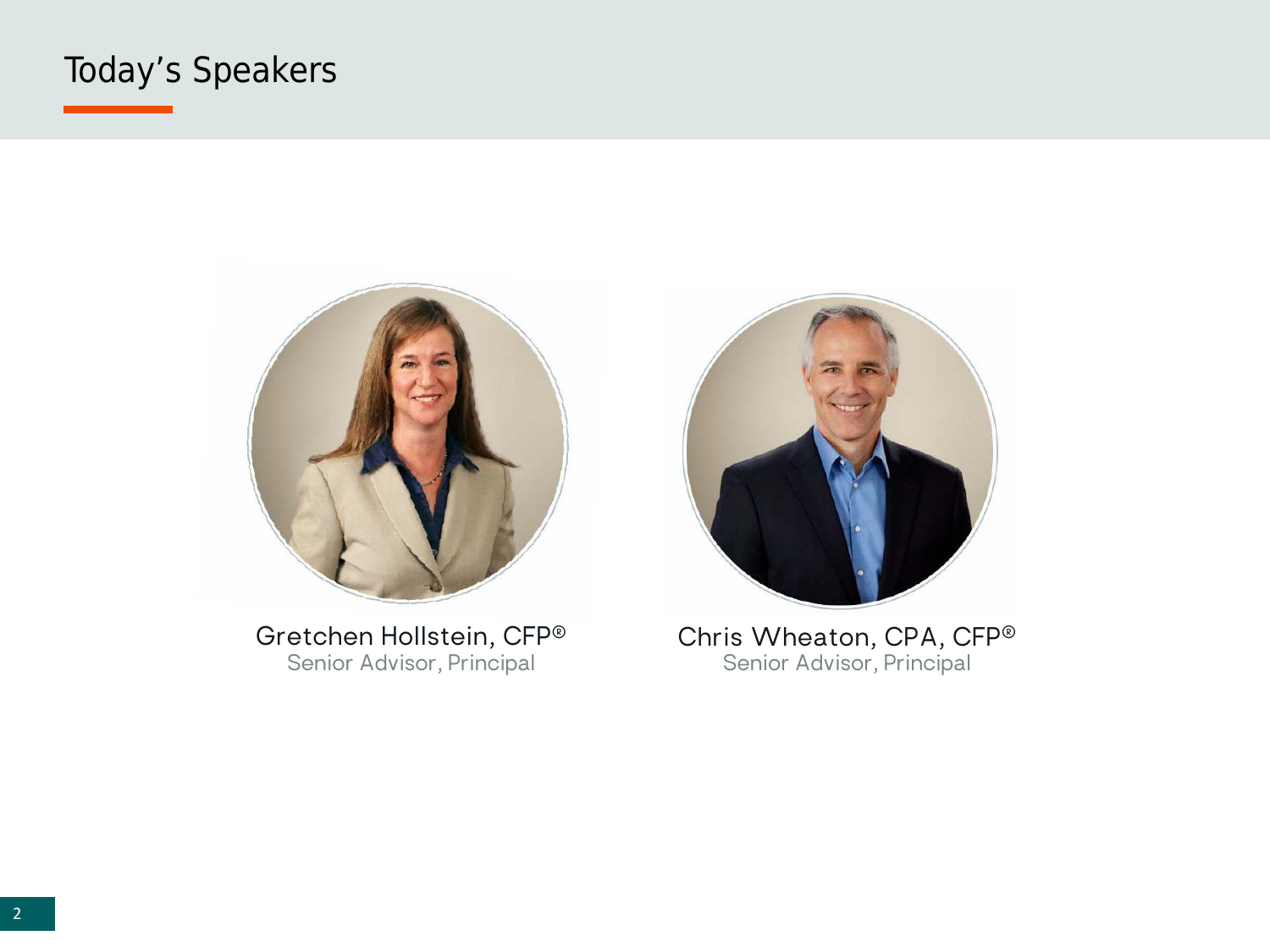#### Agenda

- Welcome and Introductions
- Election Implications for Tax Planning
- Year End Income Tax Planning Strategies
- General Tax Planning Tips
- Estate Planning Implications
- Charitable Gifting Strategies and Planning
- Next Steps
- After-Tax Return Optimization Strategies in LG Portfolio Management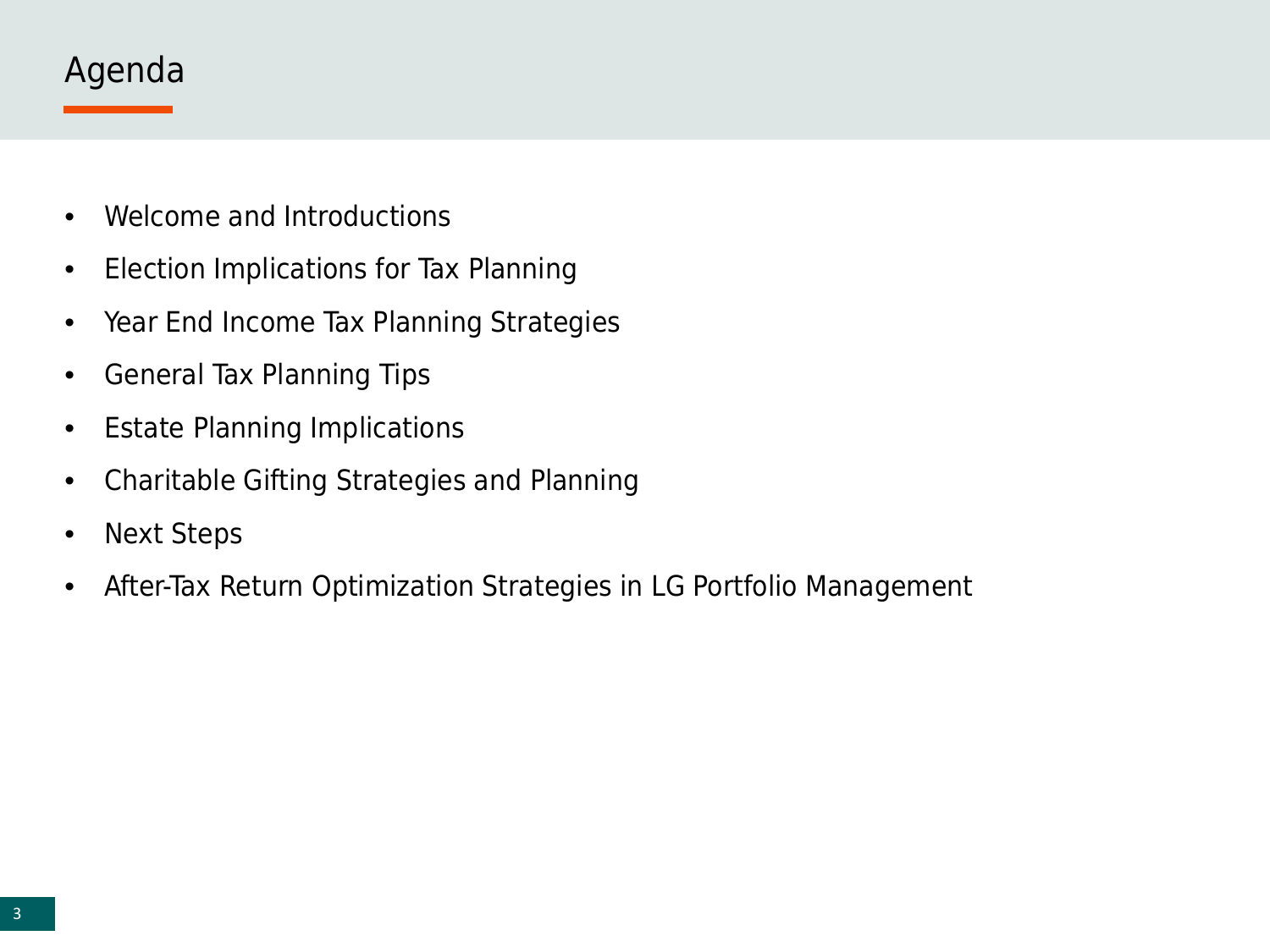

#### Election Implications & Income Tax Planning Strategies

with Senior Advisor, Chris Wheaton, CPA, CFP®

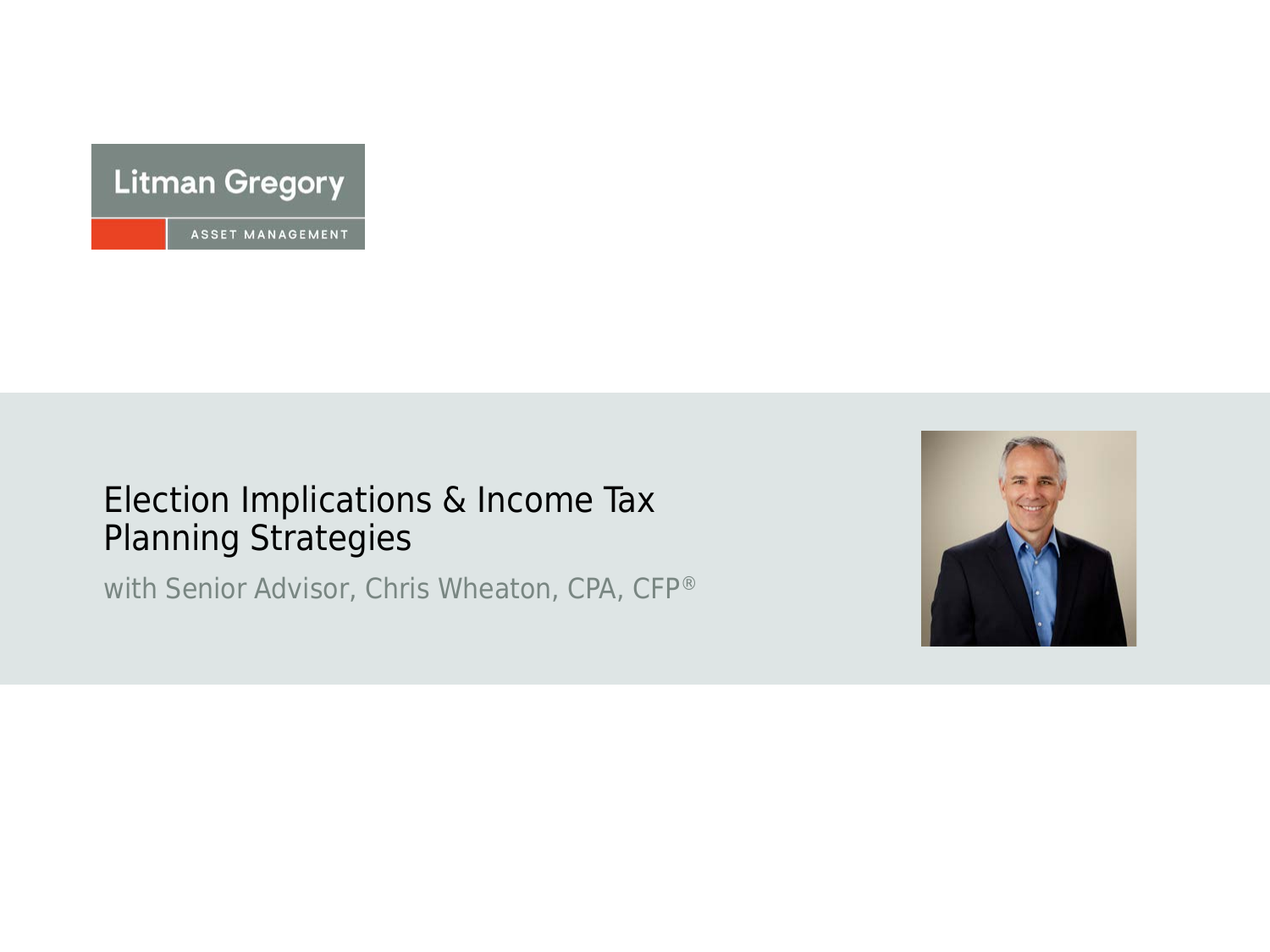#### Election Related Comments

#### Split Congress? All comes down to Georgia

- Senate control undetermined. All riding on two Georgia Senate run-off election races scheduled for January 5, 2021. Senate currently split with 50 Republicans and 48 Democrats/Independents.
- If either open Georgia seat is won by a Republican candidate, Senate would be controlled by Republicans. If both seats are won by the Democrat candidates, Senate would be tied 50/50 with Kamala Harris as VP breaking the tie.

#### Fiscal Stimulus — Senate dependent

- Smaller stimulus package likely if Republicans control Senate. If patterned like current proposed Senate stimulus, focused more on individual aid vs. city/state aid.
- Next round could include another IRA Required Minimum Distribution (RMD) waiver. If possible, consider delaying your 2021 RMDs until later in the year.

#### Income Tax Law — Senate dependent (Biden proposals)

- Higher marginal tax rates (\$400k and over); higher long-term capital gain and qualified dividend tax rates  $($1M +)$
- Reinstate itemized deduction phase outs; possible removal of \$10k SALT deduction cap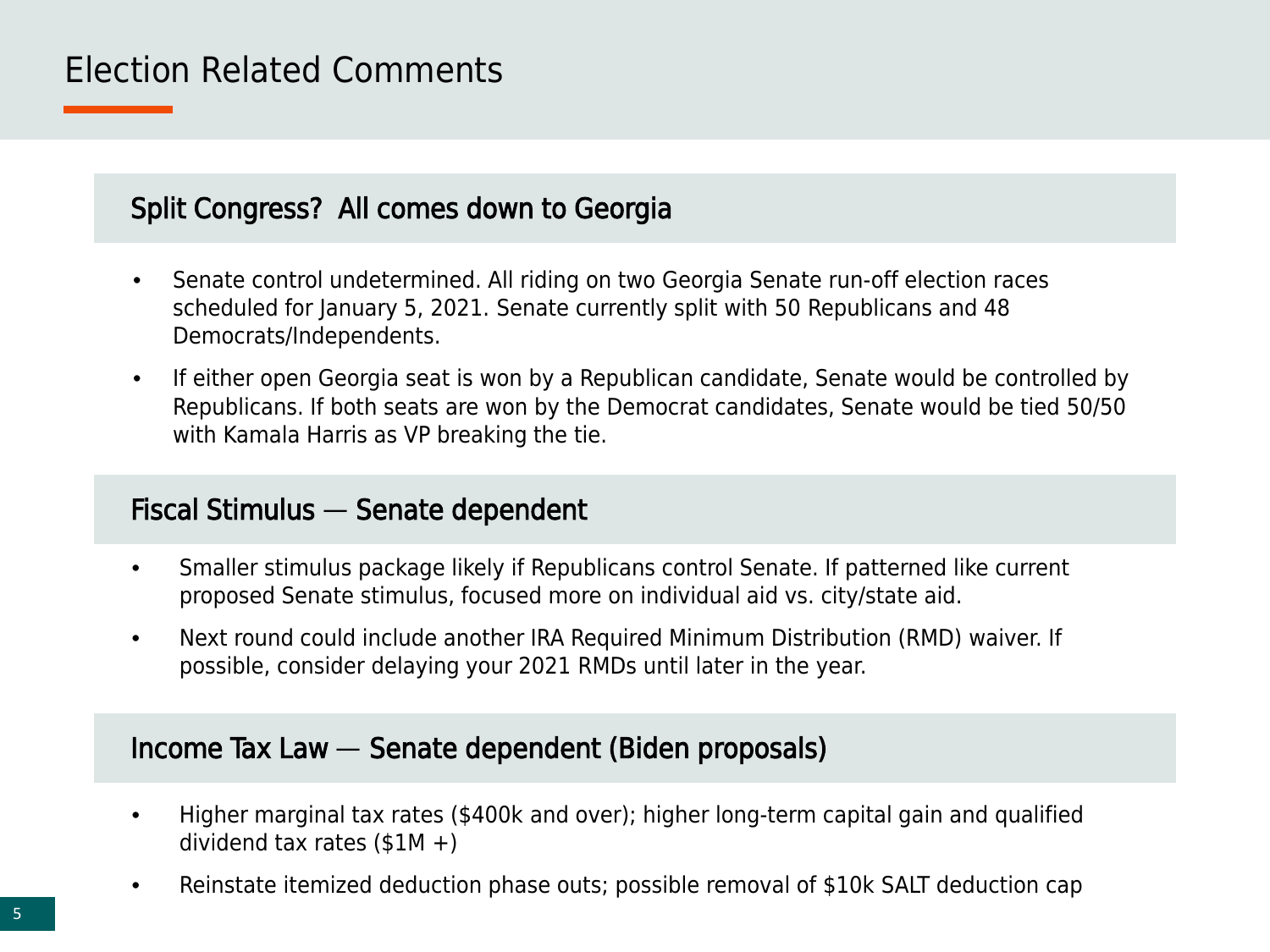# Summary of Biden Income Tax Law Proposals

|                                        | <b>Current Tax Law</b>                                                                                                                                                                                                                                                                        | <b>Biden Proposals</b>                                                                                                                                                                                                                                                                                                                                                                                                                         |
|----------------------------------------|-----------------------------------------------------------------------------------------------------------------------------------------------------------------------------------------------------------------------------------------------------------------------------------------------|------------------------------------------------------------------------------------------------------------------------------------------------------------------------------------------------------------------------------------------------------------------------------------------------------------------------------------------------------------------------------------------------------------------------------------------------|
| <b>Individual</b><br><b>Income Tax</b> | 37% maximum federal tax rate<br>$\bullet$<br>Social Security taxes on earned<br>$\bullet$<br>income up to \$137,700. 6.2%<br>employee/6.2% employer (12.4%<br>self-employed)<br>No itemized deduction phase outs.<br>$\bullet$<br>State and local tax (SALT)<br>deductions capped at \$10,000 | Rollback Trump tax cuts for taxpayers over<br>a \$400,000 income threshold (39.6%<br>maximum federal tax rate)<br>Same Social Security taxes up to \$137,700,<br>$\bullet$<br>and new taxes at same rates for earned<br>income above \$400,000<br>Reinstate phase out of itemized for high<br>$\bullet$<br>income taxpayers. Limit value of itemized<br>deductions (including charitable) to 28% of<br>deduction. Possibly remove \$10k cap on |
|                                        | Tax deferred rollover of certain real<br>$\bullet$<br>estate capital gains                                                                                                                                                                                                                    | <b>SALT</b> deductions<br>No tax deferred rollover of real estate gains                                                                                                                                                                                                                                                                                                                                                                        |
| Investment<br>Income                   | 20% maximum long-term capital<br>$\bullet$<br>gains tax rate<br>3.8% net investment income tax<br>$\bullet$                                                                                                                                                                                   | Tax long-term capital gains and qualified<br>$\bullet$<br>dividends at ordinary tax rates (39.6%) for<br>taxpayers with more than a \$1 million of<br>income. Keep 3.8% net investment income<br>tax.                                                                                                                                                                                                                                          |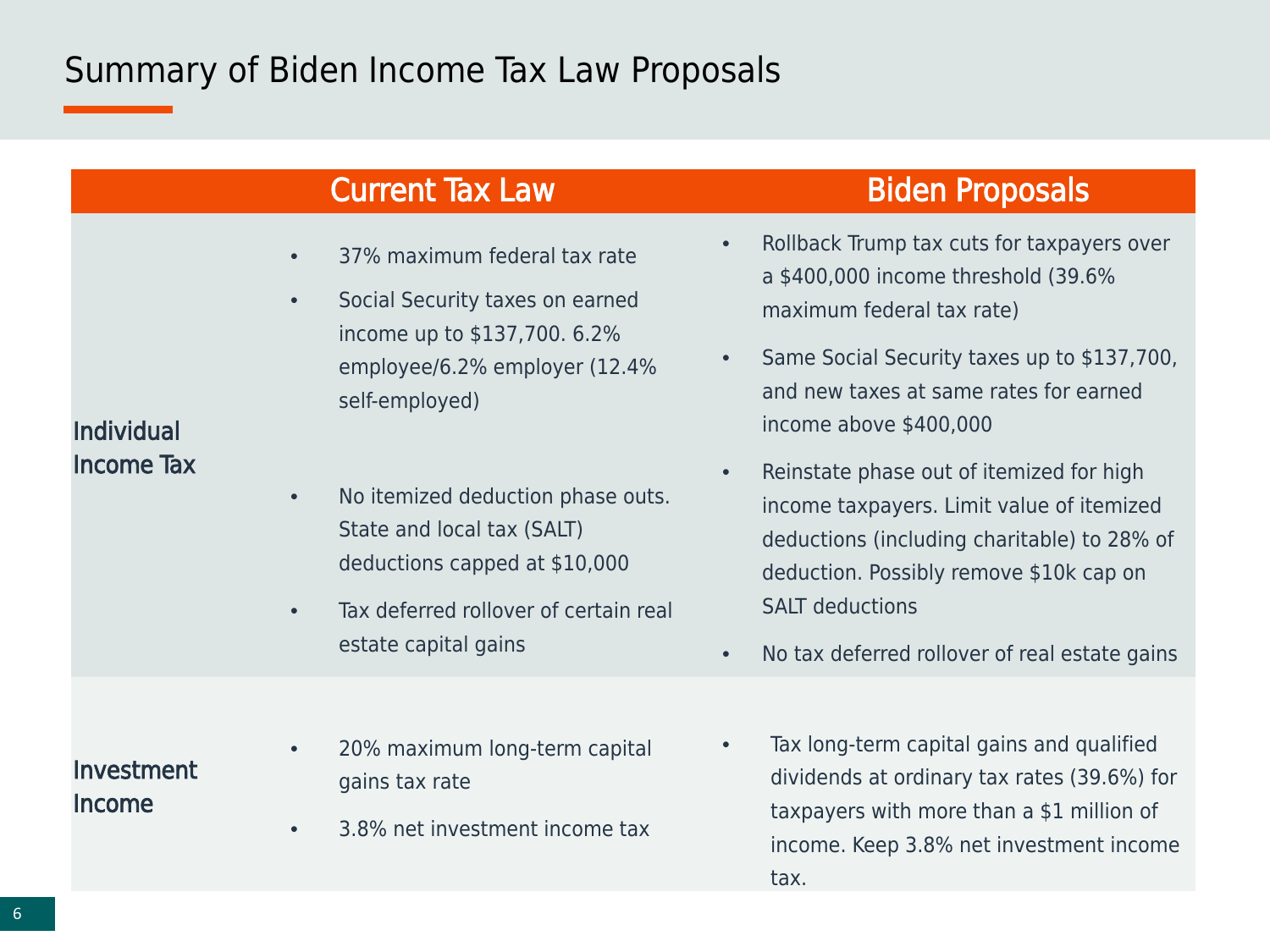#### Current Tax Rates vs. Proposed Biden Tax Rates



Current Biden Proposal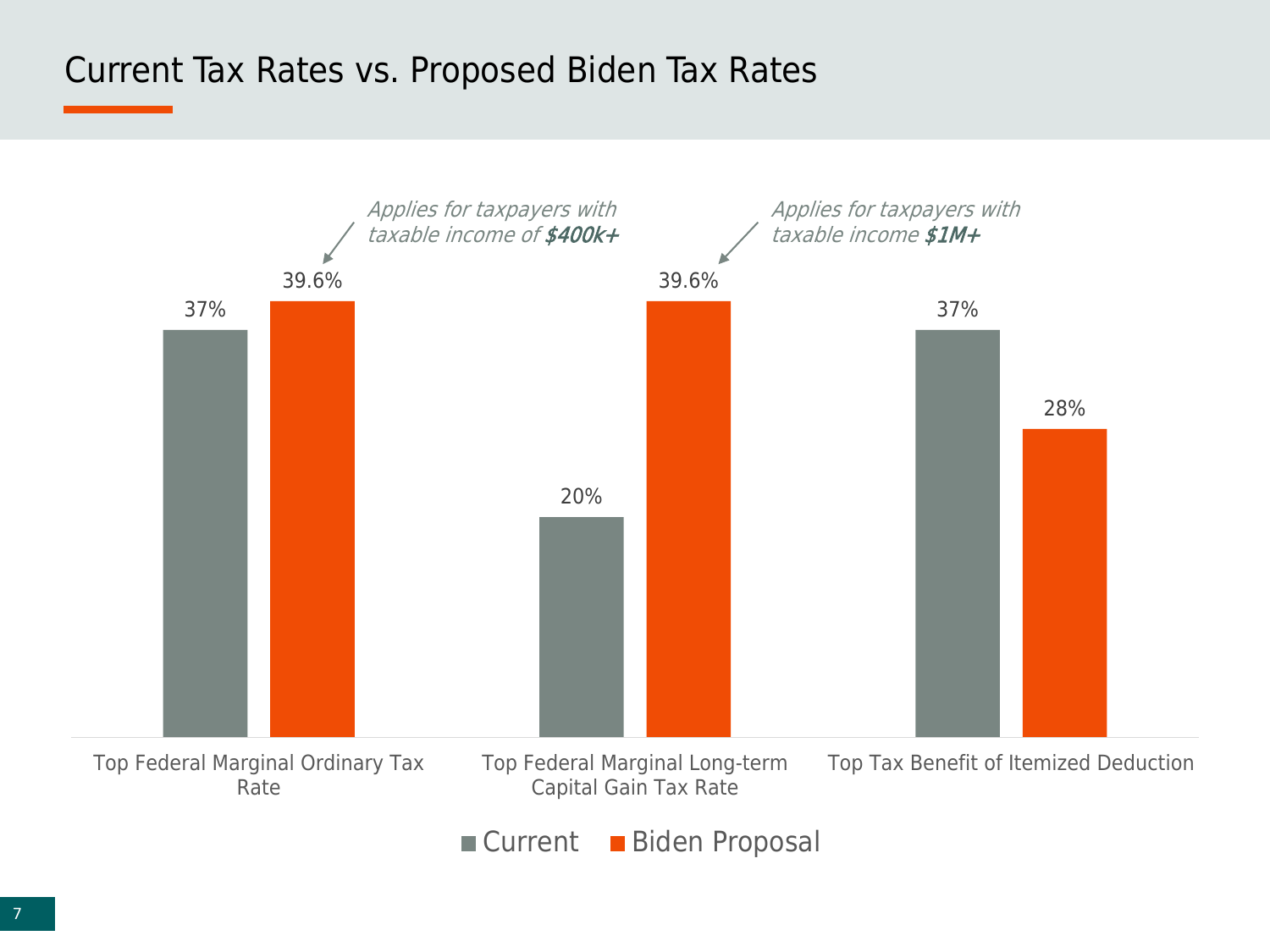#### How likely are the proposed tax changes to become law?

#### Key factors:

- The outcome of the two run-off elections in Georgia on January 5, 2021.
- Even if the Democrats control the Senate, the proposed new Social Security taxes on earned income over \$400,000 are not likely going to come into play. Social Security changes subject to a higher vote threshold and would require a 60-vote filibuster-proof majority. Democrats could vote to end the filibuster, but there are several moderate Democrats who do not support this move making this unlikely.
- The total proposed tax increases amount to \$4 Trillion, a number that would negatively impact the economy (though unlikely that all increases would pass).
- Moderate democrats may move to soften some of the tax proposals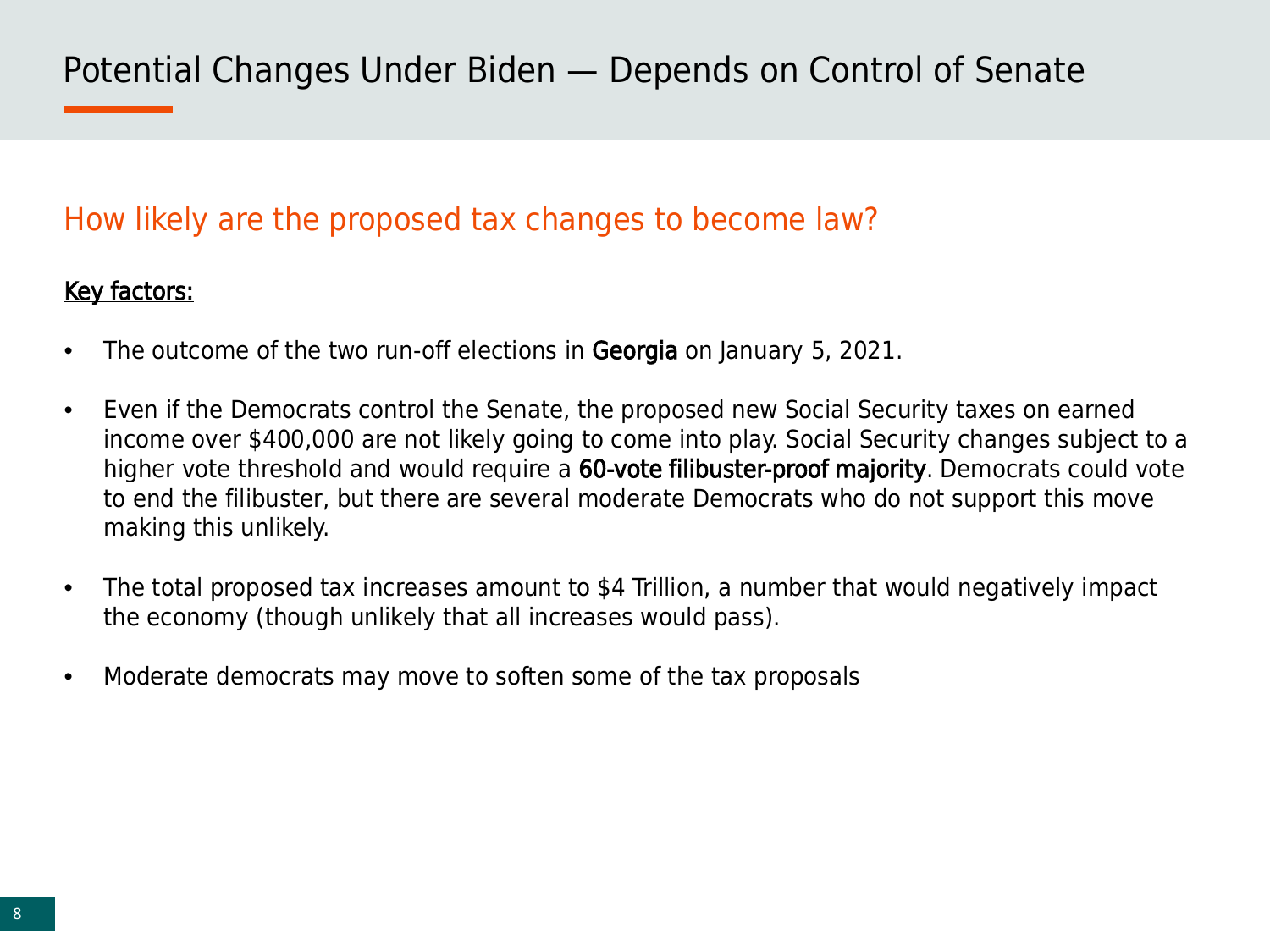With Georgia Senate Election results unknown until January 5, 2021, year-end tax planning becomes difficult when 2021 tax rates are uncertain... Here are planning items to hedge your bets:

# 1 2 3 4

Accelerate 2021 wage income or business revenue into 2020 and defer 2020 business expenses to 2021.

If your income might be more than \$1M in 2021, consider accelerating long-term capital gains that were planned for 2021 into 2020.

Examples: large gain home sales above the home sale exclusion amounts (\$250k single/\$500k married), business sales, and company stock sales that are taxed at longterm capital gain rates.

Make your normal 2020 charitable contributions and consider accelerating some of your 2021 contributions. This assumes that you are itemizing your deductions vs. Utilizing the standard deduction.

Use a charitable donor advised fund if you want to accelerate a few years of donations into one year.

Two of Biden's proposals involve limiting the deduction value of your charitable contributions in 2021.

Defer your 4th quarter state income tax payment until 2021.

Don't accelerate property tax payments due in 2021 into the 2020 tax year.

The deduction for state and local taxes is currently capped at \$10,000. That cap could be lifted in 2021 if the Democrats control the Senate.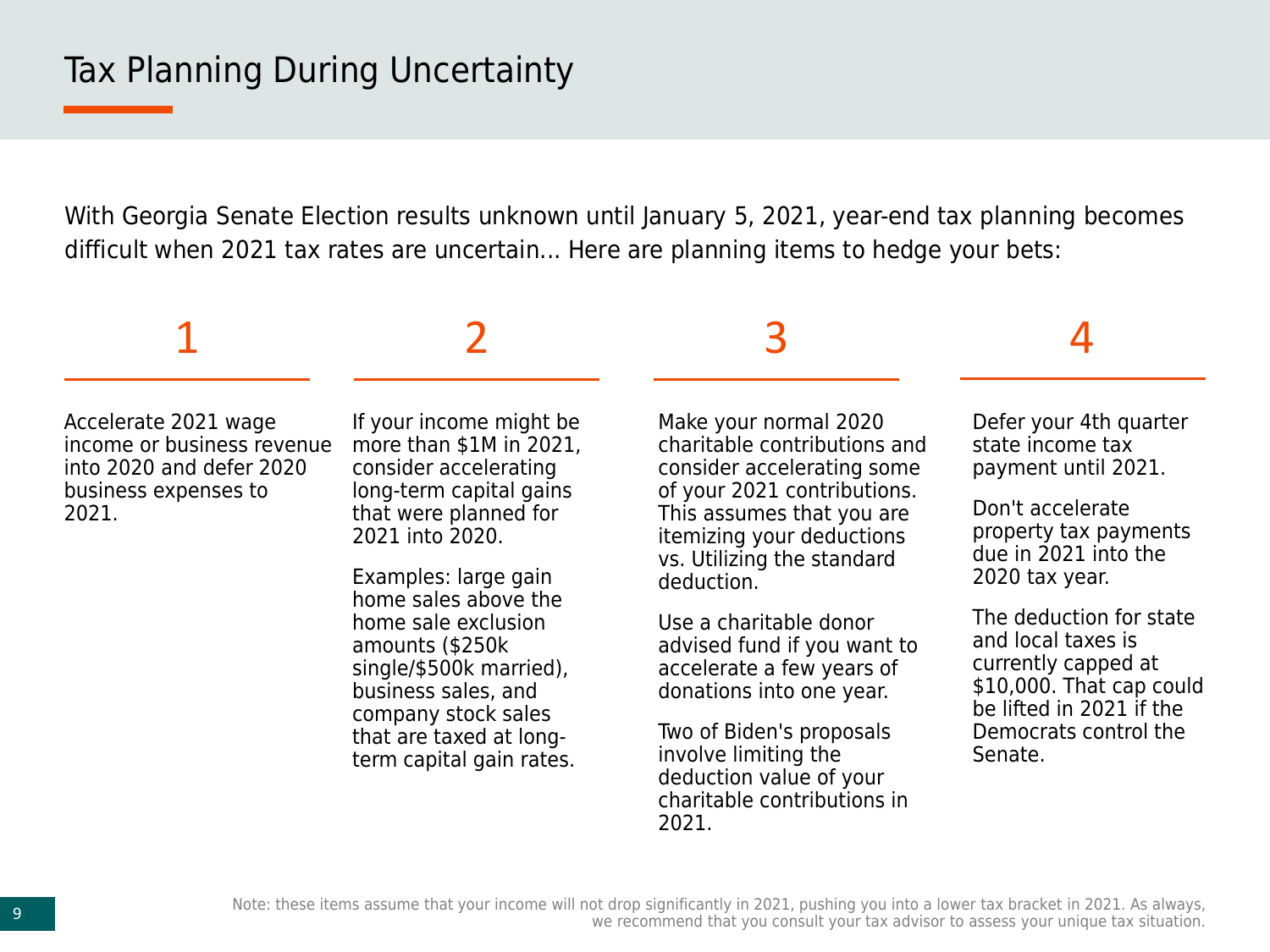#### SECURE Act of 2019

- o Requires non-spousal beneficiaries of IRAs (typically children or grandchildren) to distribute the account within 10 years of the death of the IRA owner. The old law allowed IRA owners to stretch the distributions over the beneficiary's lifetime. IRA beneficiaries can still do some tax planning around when the beneficiary takes the IRA distributions within the 10 years.
- o Required Minimum Distributions (aka RMDs) now must start at age 72 (old rule: age 70 1/2). Sidebar: Bipartisan legislation proposed in the House this year would extend the starting RMD age to 75. Law has not passed, but something to keep an eye out for in early 2021.

#### CARES Act of 2020

- o Required Minimum Distributions (RMDs) from retirement accounts waived for the 2020 tax year.
- o Taxpayers may want to delay taking their 2021 RMDs until later in the year in case another COVID-19 relief bill allows them to waive their distributions again in 2021.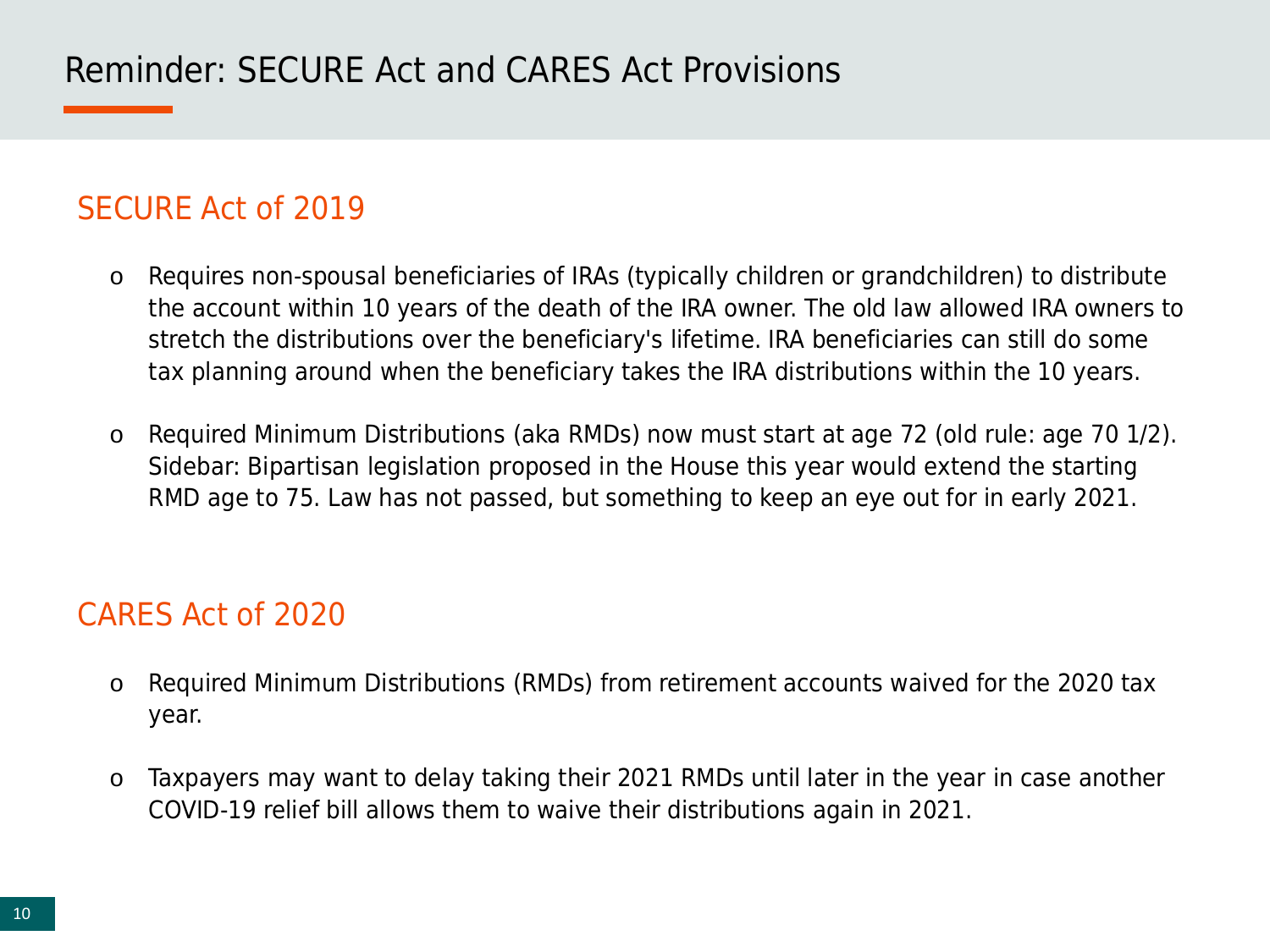### Year End Tax Planning Tips (Low taxable income years)

- Certain circumstances may result in you being in a lower tax bracket in 2020 caused by:
	- o A tax loss from a business or a portfolio investment
	- o Retirement before social security benefits or IRA Required Minimum Distributions have started
	- o Low or no income from employment between job opportunities
- The following are planning techniques to consider in low-taxable-income years to take advantage of your low-income tax bracket:
	- o Recognize capital gains in portfolio
	- o Take discretionary IRA distributions
	- o Execute a Roth IRA conversion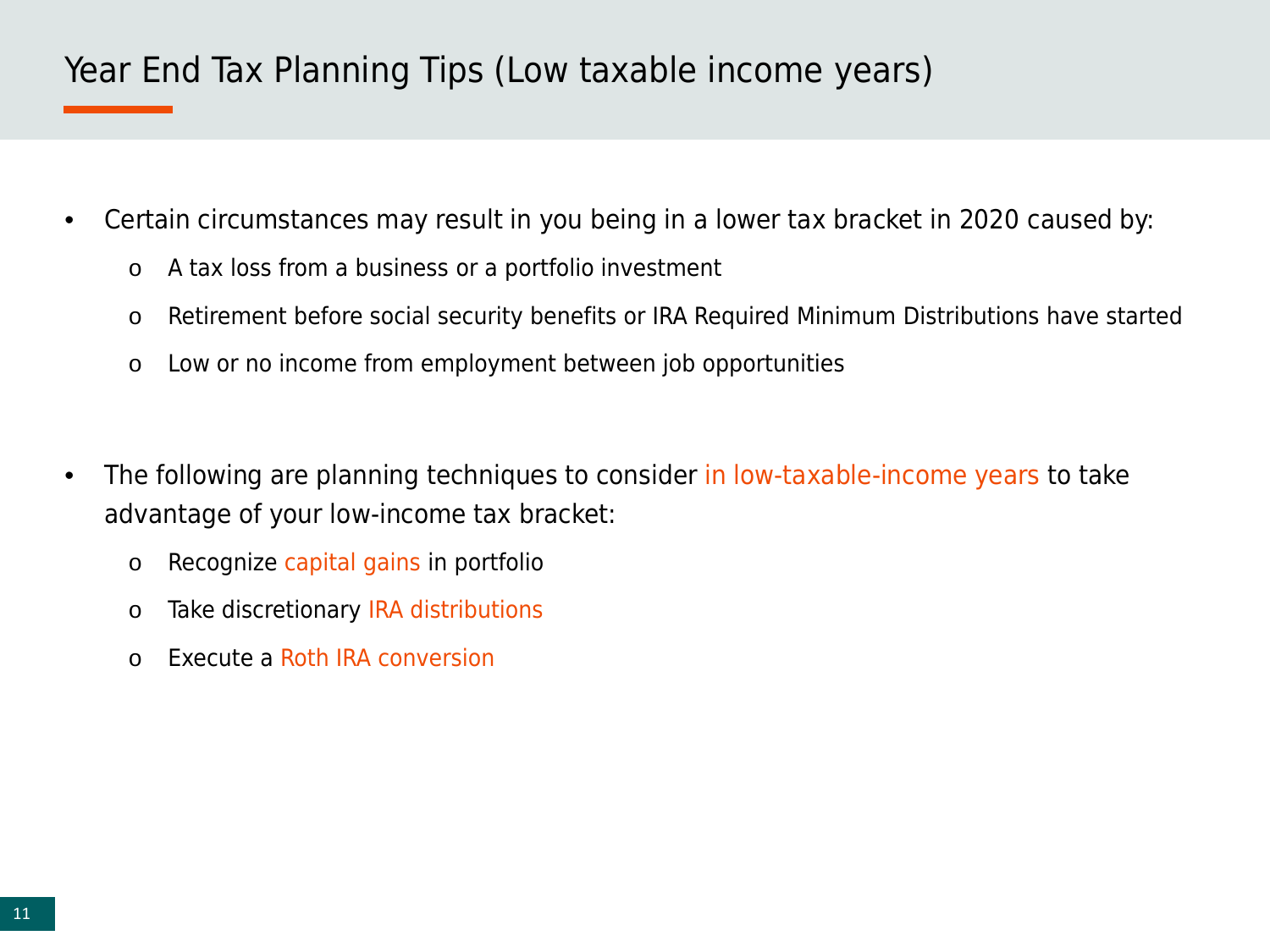#### Roth IRA Conversion Mechanics



- Grows tax deferred during lifetime
- Continues to grow tax deferred in an inherited spousal IRA
- Non-spouse beneficiary must distribute full amount within 10 years, and distributions are fully taxable to the beneficiaries



- Grows tax free during lifetime
- Continues to grow tax free in an inherited spousal IRA
- Non-spouse beneficiary would typically maximize tax-exempt income by taking a tax-free Roth-IRA distribution at the end of the required 10-year distribution period.

\* Taxes due in year of conversion at taxpayer's marginal tax rate.  $(e.g., 30\%$  tax bracket = \$30,000 tax.)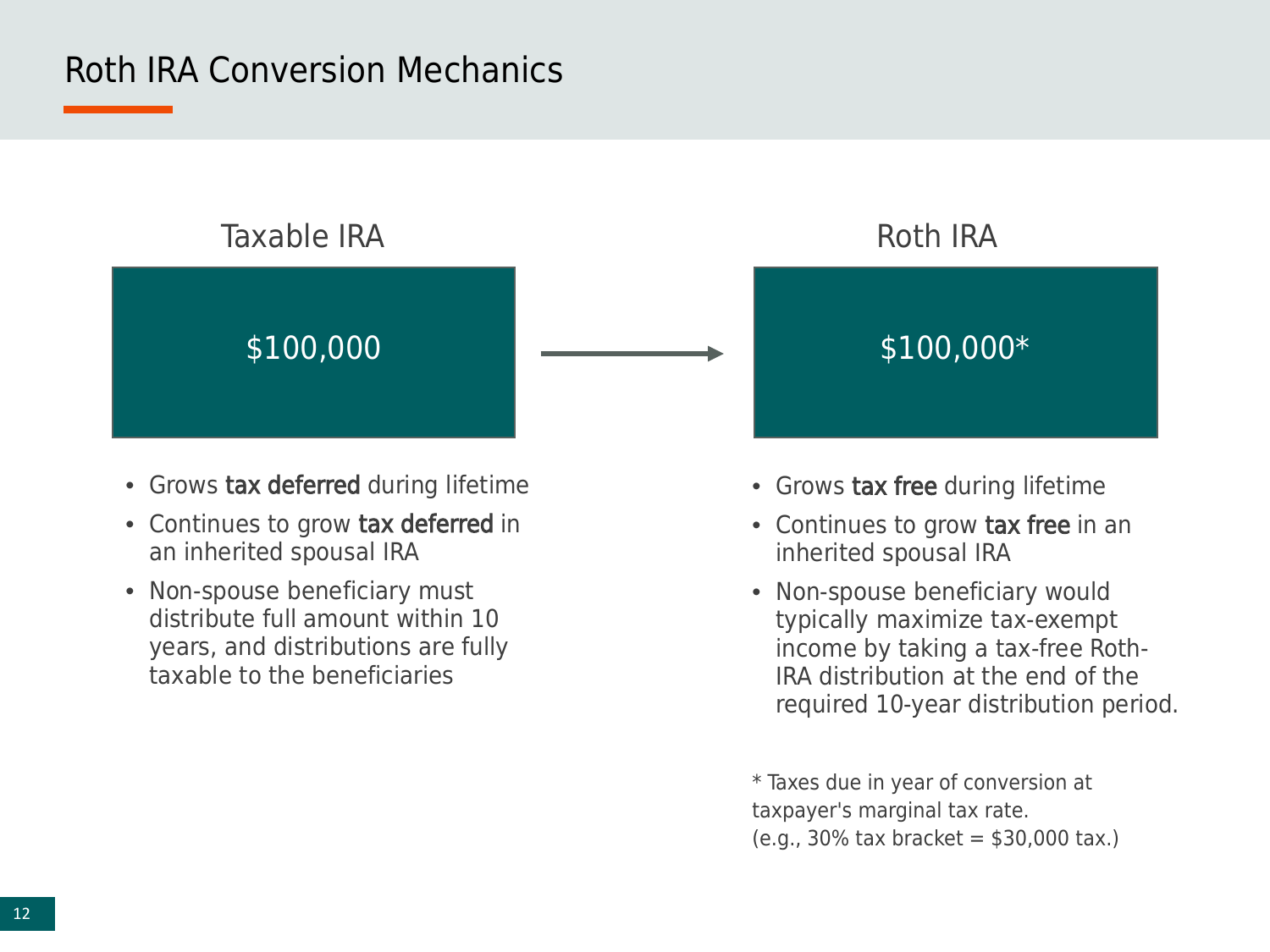

#### Estate Tax & Charitable Gift Planning Strategies

with Senior Advisor, Gretchen Hollstein, CFP®

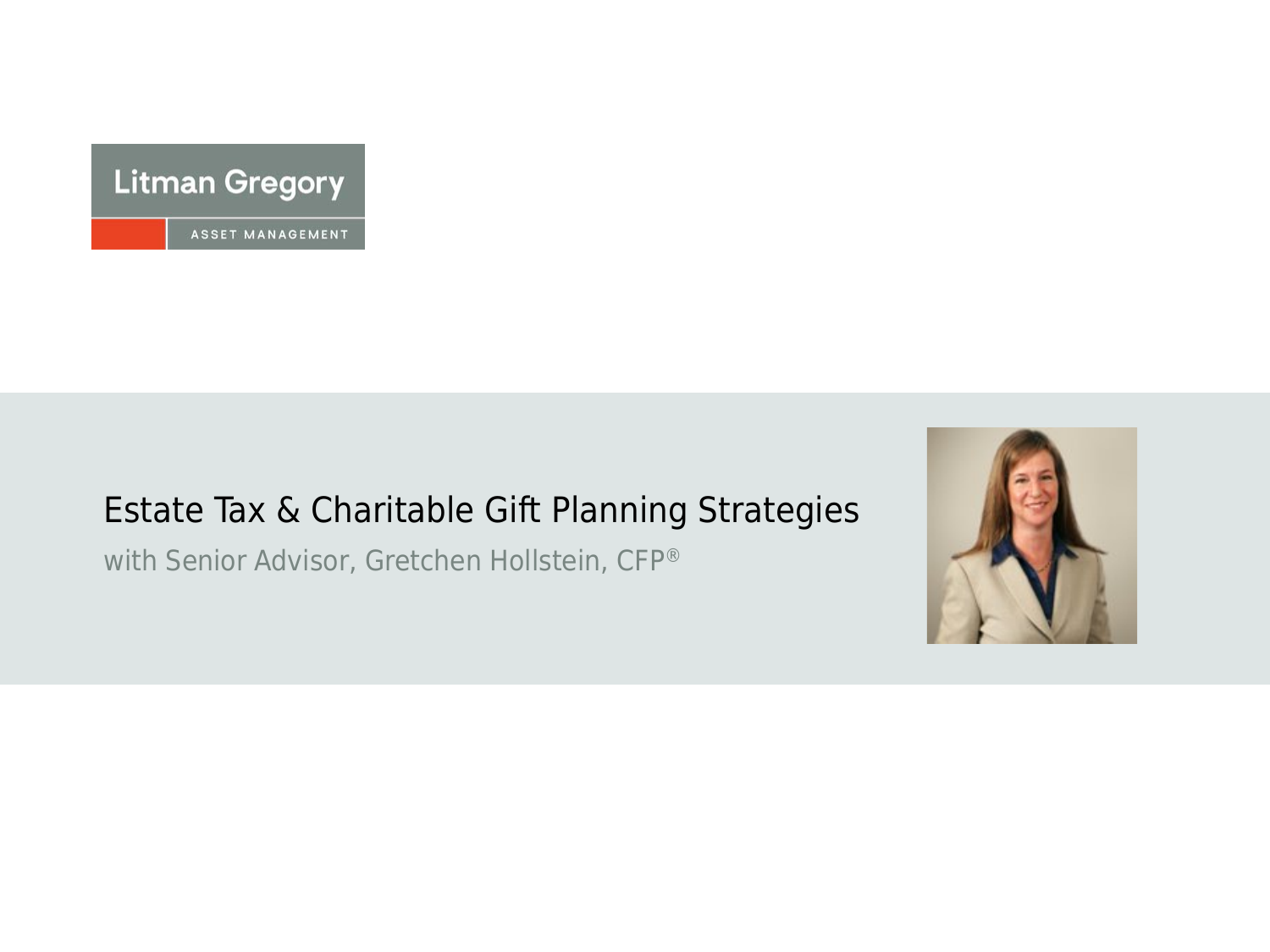### Election & Tax Law Implications for Estate Tax Planning

• In December 2017, tax laws effectively doubled the estate and gift tax exemption amounts so that they are now (adjusted for inflation) \$11,580,000 per person. However, this rule will either "sunset" in 2026 or under Biden's tax proposals could revert to \$5 million per person (or less).

|                                      | <b>Current Tax Law</b>                                                                                                                               | <b>Biden Proposals</b>                                                                                                                                                                               |
|--------------------------------------|------------------------------------------------------------------------------------------------------------------------------------------------------|------------------------------------------------------------------------------------------------------------------------------------------------------------------------------------------------------|
| <b>Estate and</b><br><b>Gift Tax</b> | Top rate of 40% with exemption of<br>\$11.58 million for 2020 (indexed for<br>inflation) through 2025, reverts to<br>\$5 million (indexed from 2011) | • Restoring the \$3.5 million exemption (2009)<br>levels, indexed to today's dollars $\sim$ \$5 mil.)<br>• Restoring 45% estate tax rate<br>• Eliminate the step-up in basis for inherited<br>assets |

- For families already considering using the current lifetime gift exemptions, accelerating those gifts into 2020, or maybe even early 2021, should protect those gifts as exempt of estate tax.
- "Lifetime gifts" can be either made outright or through irrevocable trusts, which effectively move assets out of estate intended for the next generation but can provide income to grantors during their lifetime.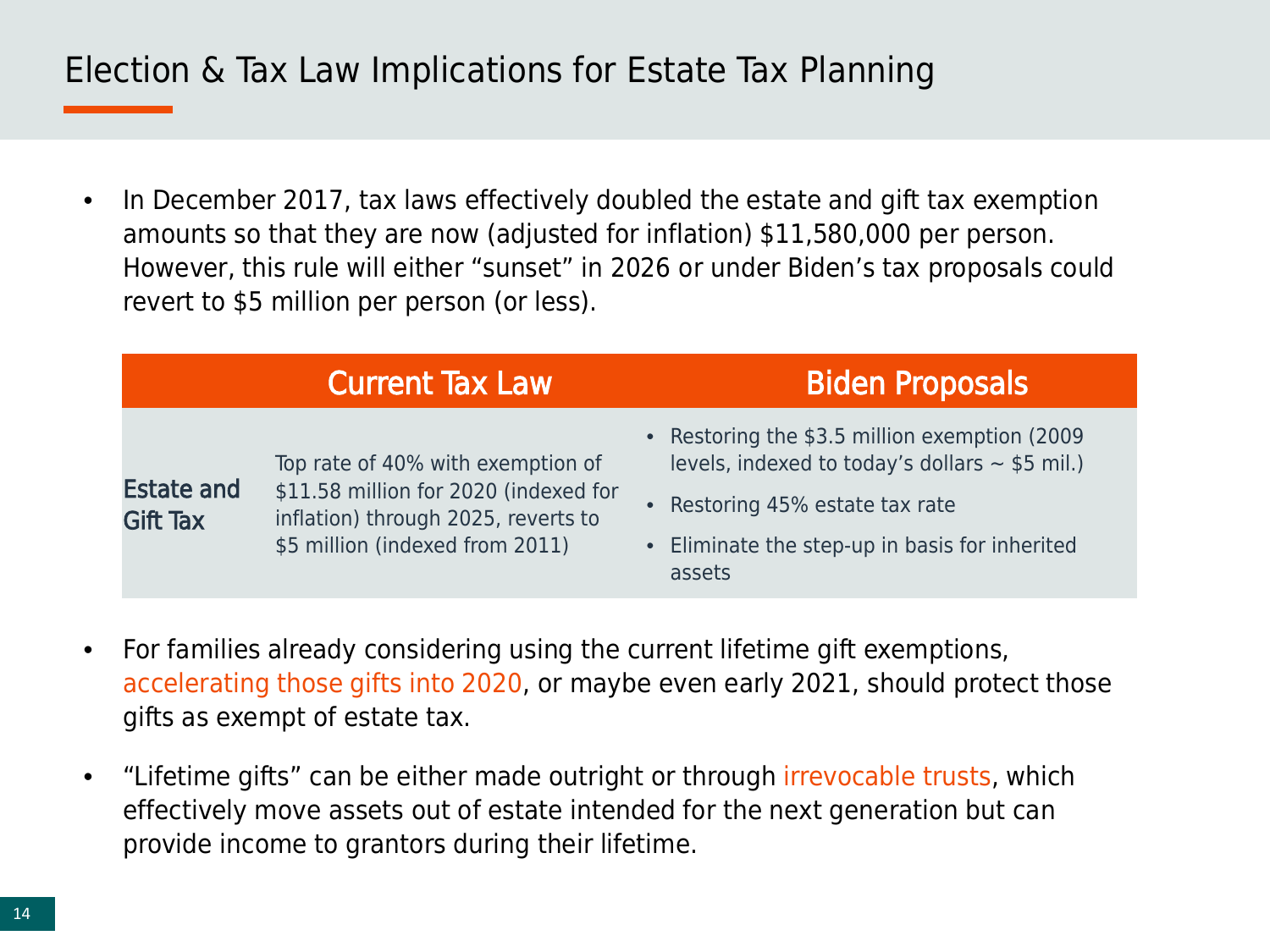### Estate Tax Planning Strategies to Consider: IRA Beneficiaries

For taxable estates with philanthropic intentions, consider leaving IRA assets to charitable entities or charitable remainder type trusts instead of individuals.

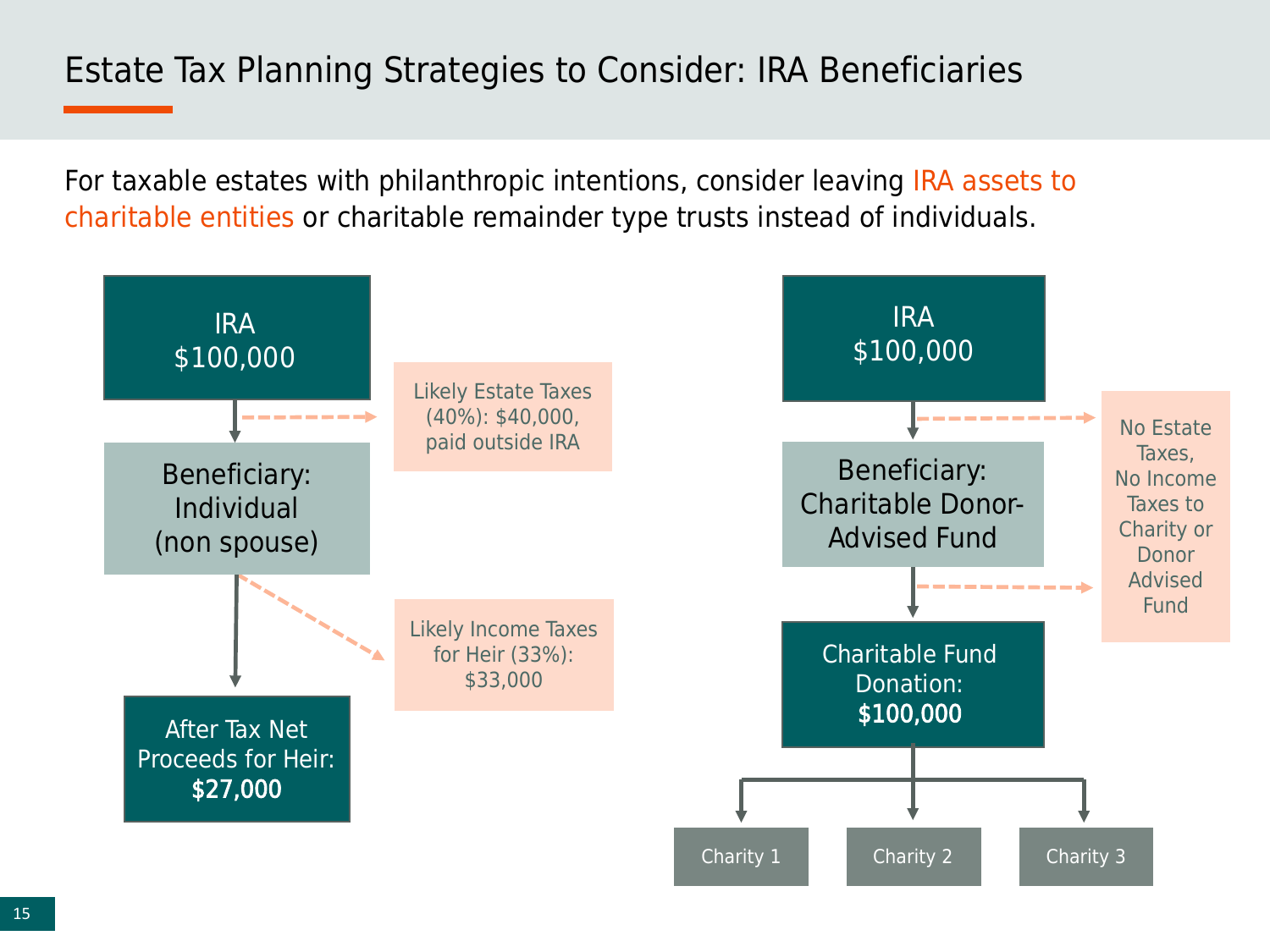Changes are not expected to the annual gift tax exclusion, currently \$15,000 per giver to recipient, indexing each year. If gifting large amounts from an estate isn't feasible or prudent, consider taking advantage of this gift tax exclusion amount to move assets from a would-be taxable estate to other family members.

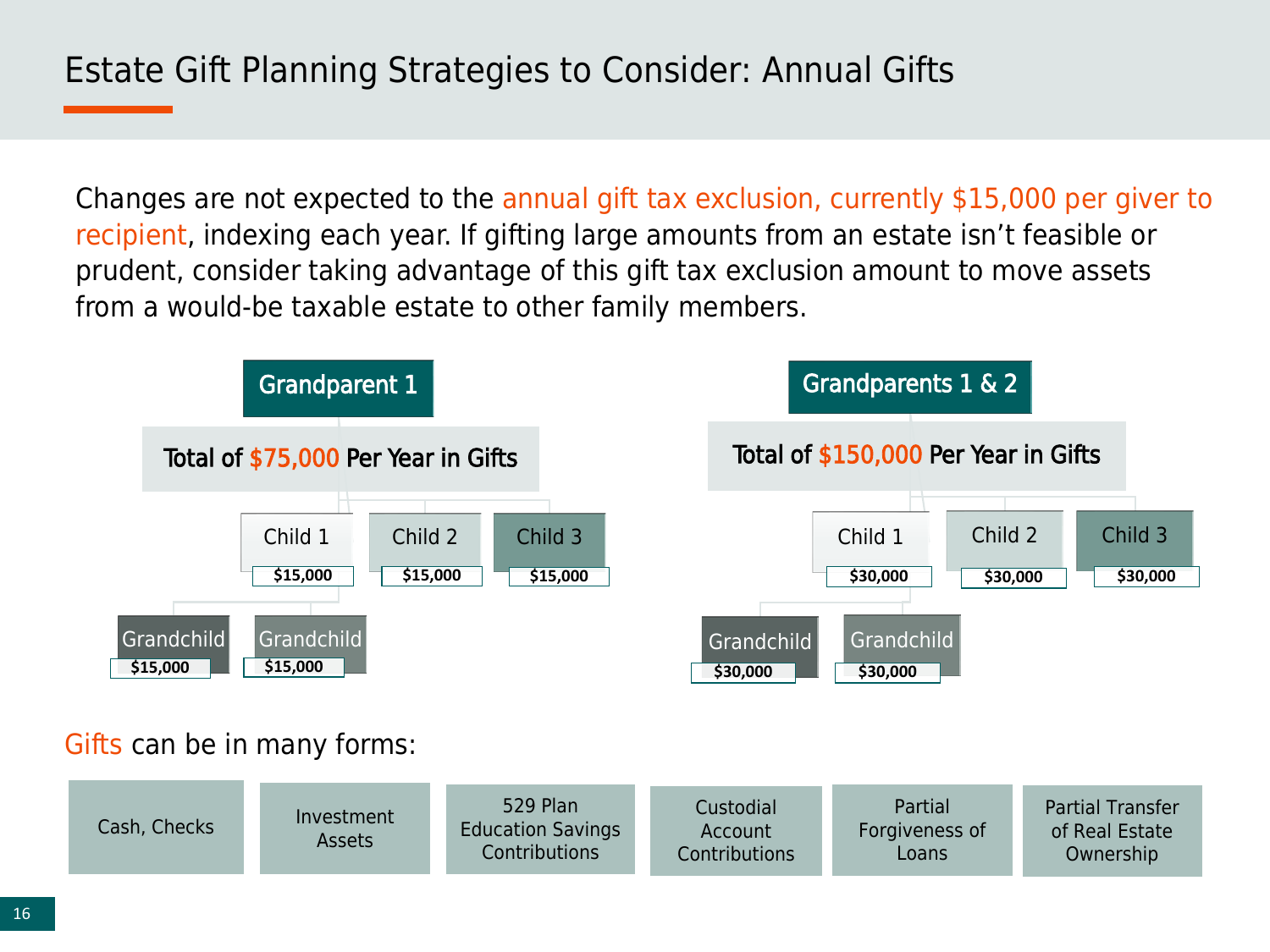Gift low-cost basis securities or investments to family members who are in low tax brackets and/or states without income tax

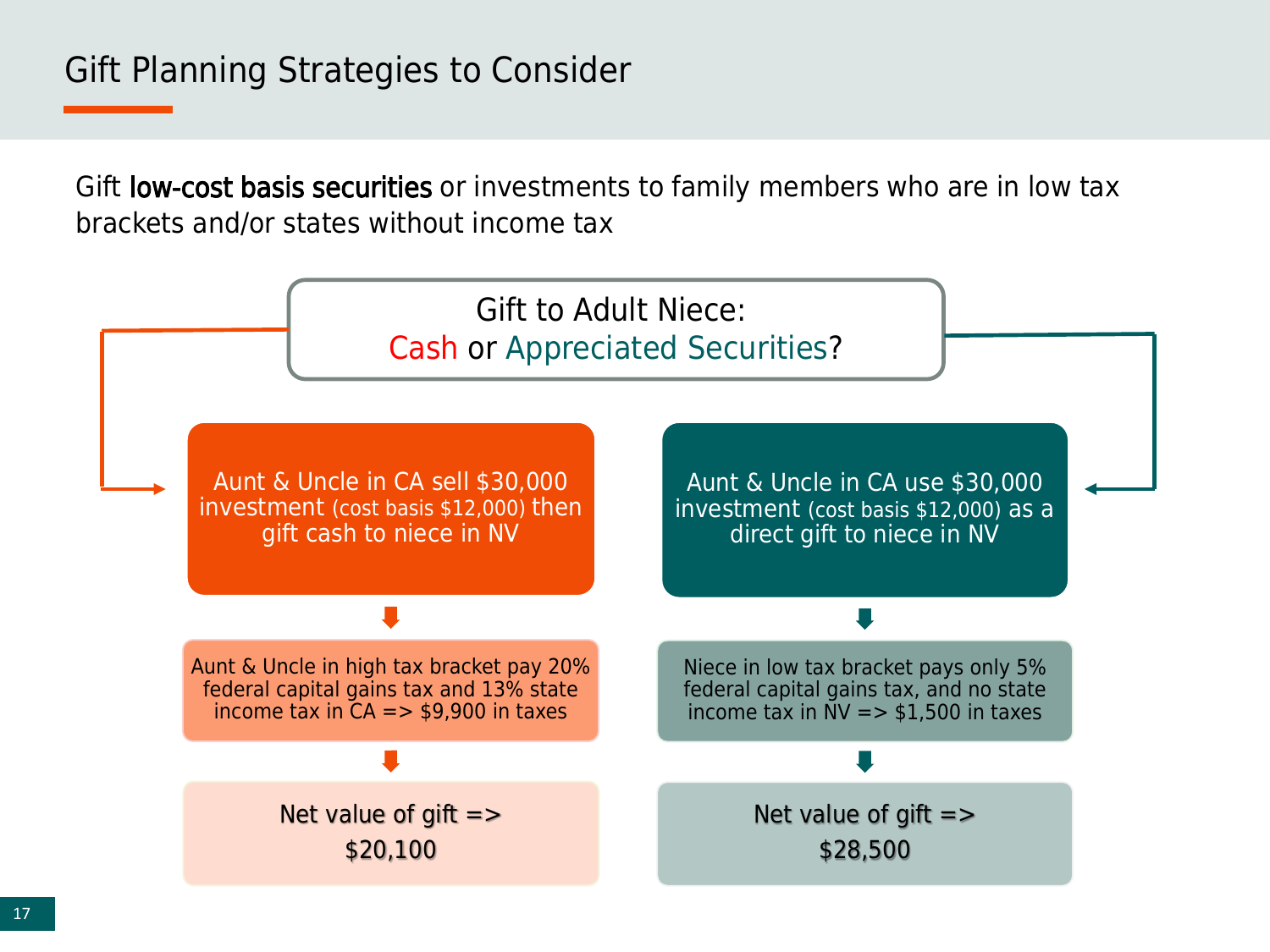# Charitable Gift Implications and Planning Ideas

#### CARES Act of 2020

- o Cash gifts have a one-time limit in deductibility for 2020 of 100% of AGI (vs. usual AGI limit of 60%), as long as gifts made to public charities (not donor advised funds)
- o For 2020, \$300 charitable cash gifts are a straight reduction in income, without having to itemize

Appreciated investment assets are still worth considering for gifts (especially ongoing):

- o Gift stocks or fund shares BEFORE selling
- o Avoid capital gain tax on unrealized gains
- o Receive charitable deduction of full market value against income
- o Use available cash to instead replenish investment



In the hypothetical example above, a donor has \$100,000 in long-term appreciated stock with original cost-basis at purchase of \$10,000. For the purposes of illustration, this example assumes a 35% income tax rate, with all realized gains subject to the federal long-term capital gains rate of 20% and the Medicare surtax of 3.8%. No additional state taxes are taken into account but could be applicable. Source: National Philanthropic Trust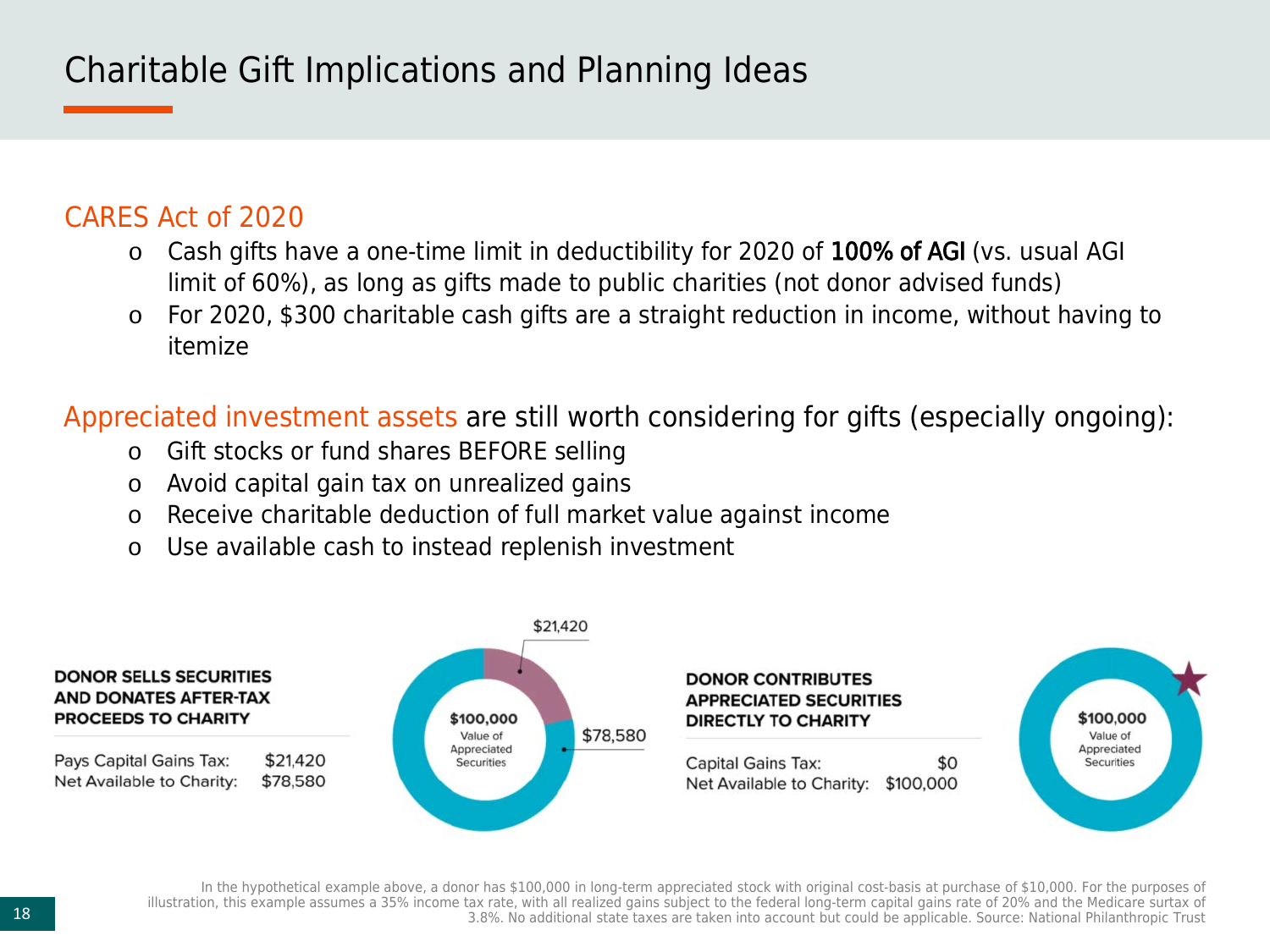# Charitable Giving Options for Those Over 70½

#### Qualified Charitable Distributions (QCDs)

- $\circ$  IRA owners must be over age 70½ to be eligible
- o Gift requests must made directly to charities from IRA
- o Up to \$100,000 maximum per year
- o Gift distributions can be reported as "non-taxable" (essentially a full income deduction)
- o QCDs count towards Required Minimum Distributions (aka RMDs)

#### Planning Benefits of Gifting via QCDs

- o Distributions from the IRA help lower the year-end balance, on which the RMD calculation will be made the next year (for those 72 or older)
- o Consider delaying year end charitable gifts into 2021, and using QCDs to make them, to cover 2021 RMD requirements (since 2020 RMDs were waived)
- o QCDs receive full charitable deduction regardless if itemized deductions reach past standard deduction (which is more difficult with the SALT limitation of \$10,000)
- o If itemized deductions DO reach past the standard deduction, consider gift of appreciated securities before QCDs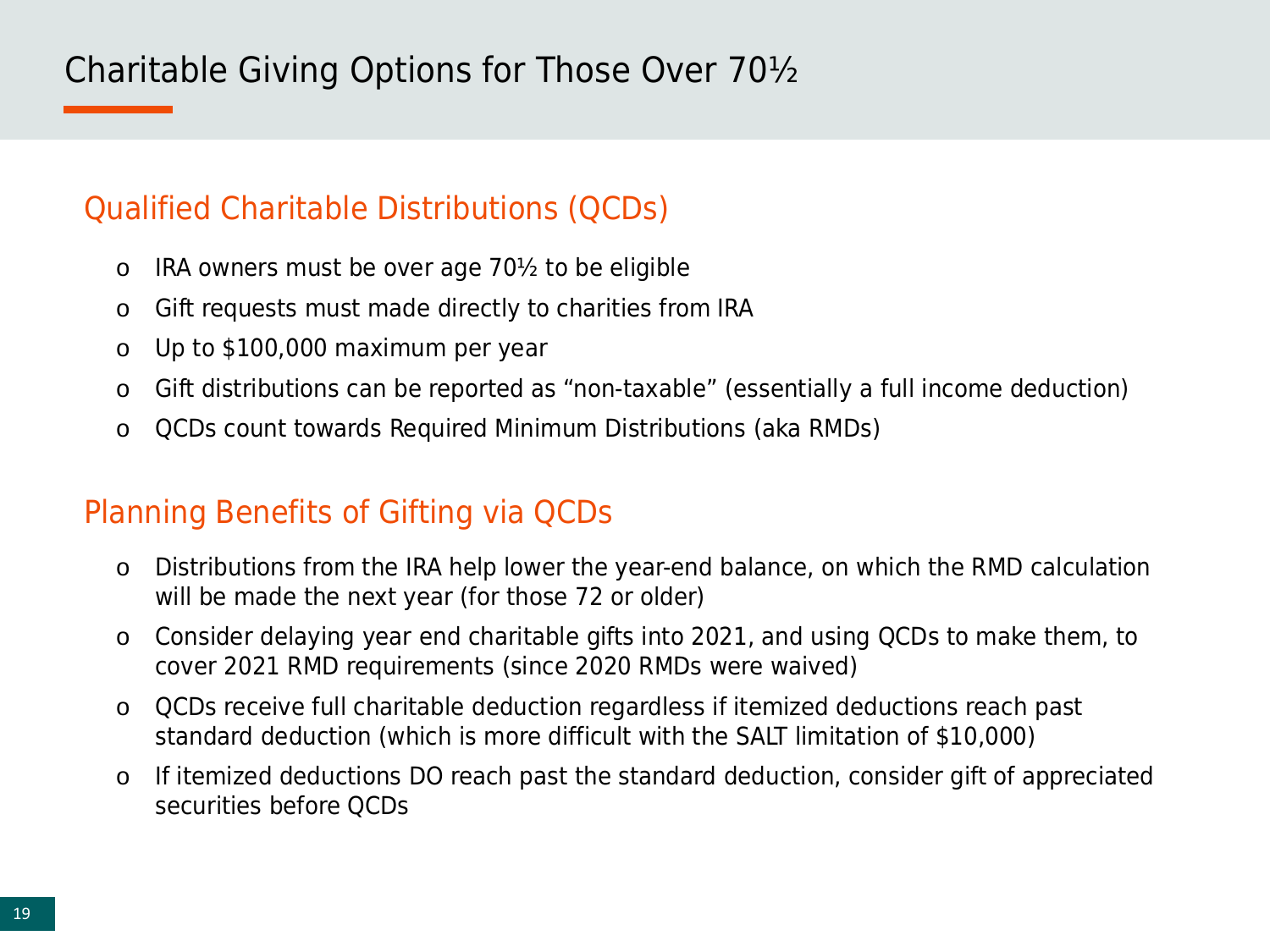Charitable IRA Distributions vs. Charitable Gifts of Stock

Which is Better: Gifts of Cash, Appreciated Securities, or QCDs?

(assumes itemized deductions would reach past standard deduction amount)

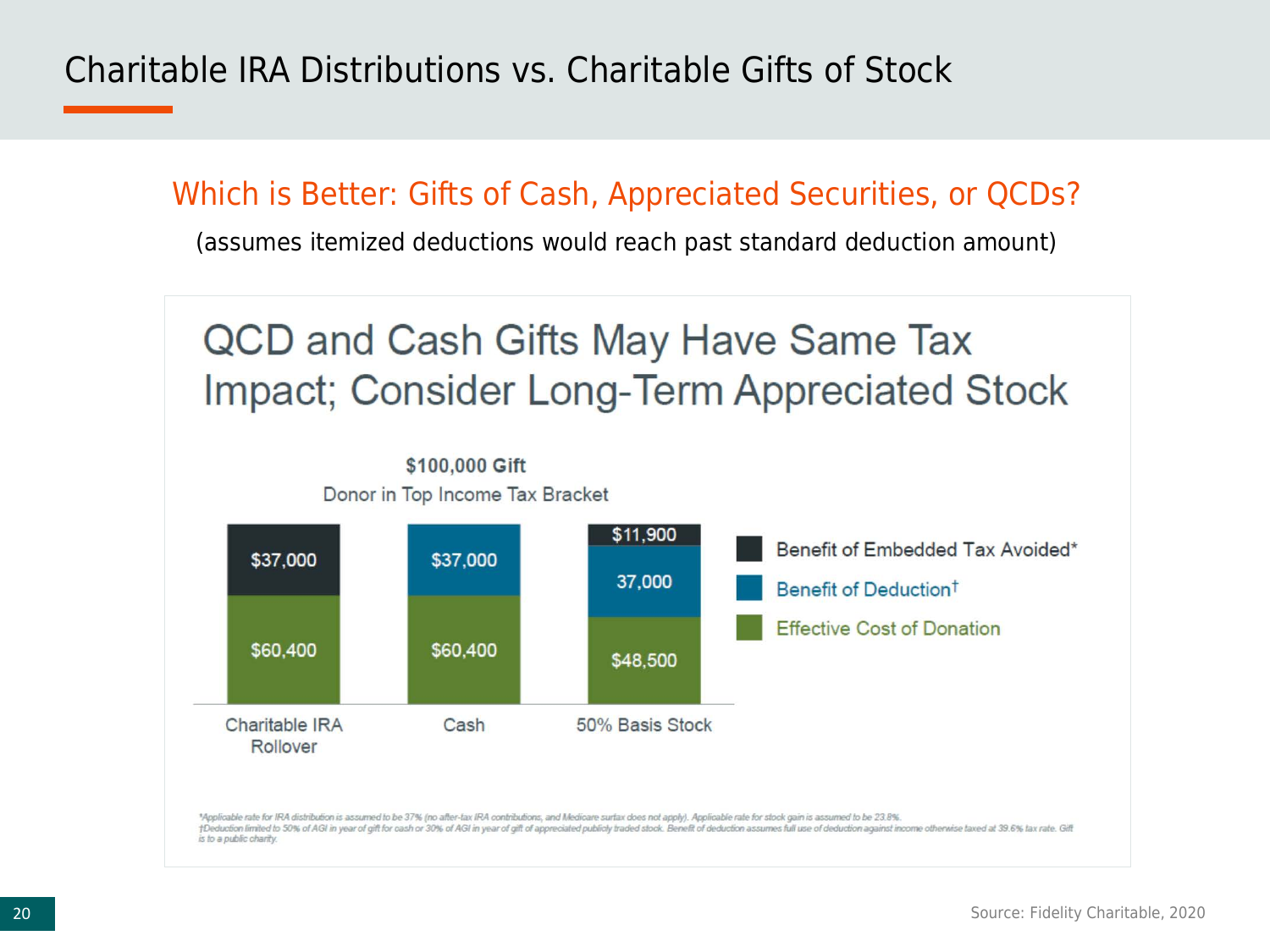#### General Estate Planning Document Updates

- Good time to revisit IRA beneficiary designations, and insurance policies, etc.
- Update trust and estate documents to be sure they allow for flexibility as gift and estate exclusion amounts change
- Check and update Powers of Attorney so the right responsible parties are named, and reviewed so the custodians will abide by them
- Review Health Care Directives; those that say use "no artificial means" may not have anticipated the use of ventilators for COVID-19
- Update "Trusted Contact" with your custodian as well as Litman Gregory
	- o This is a person who may be reached in the event you are unreachable, or there is concern about your health, well-being, or welfare.
	- o They will not have access or the ability to transact in your accounts.
	- o A trusted contact may only be asked to share or validate information about you.
	- o They can be added using a name, phone number, physical address, and relationship to you.
	- o Resources:
		- o [www.fidelity.com/customer-service/how-to-add-trusted-contact](http://www.fidelity.com/customer-service/how-to-add-trusted-contact)
		- o [www.schwab.com/resource-center/insights/content/establishing-trusted-contacts](http://www.schwab.com/resource-center/insights/content/establishing-trusted-contacts)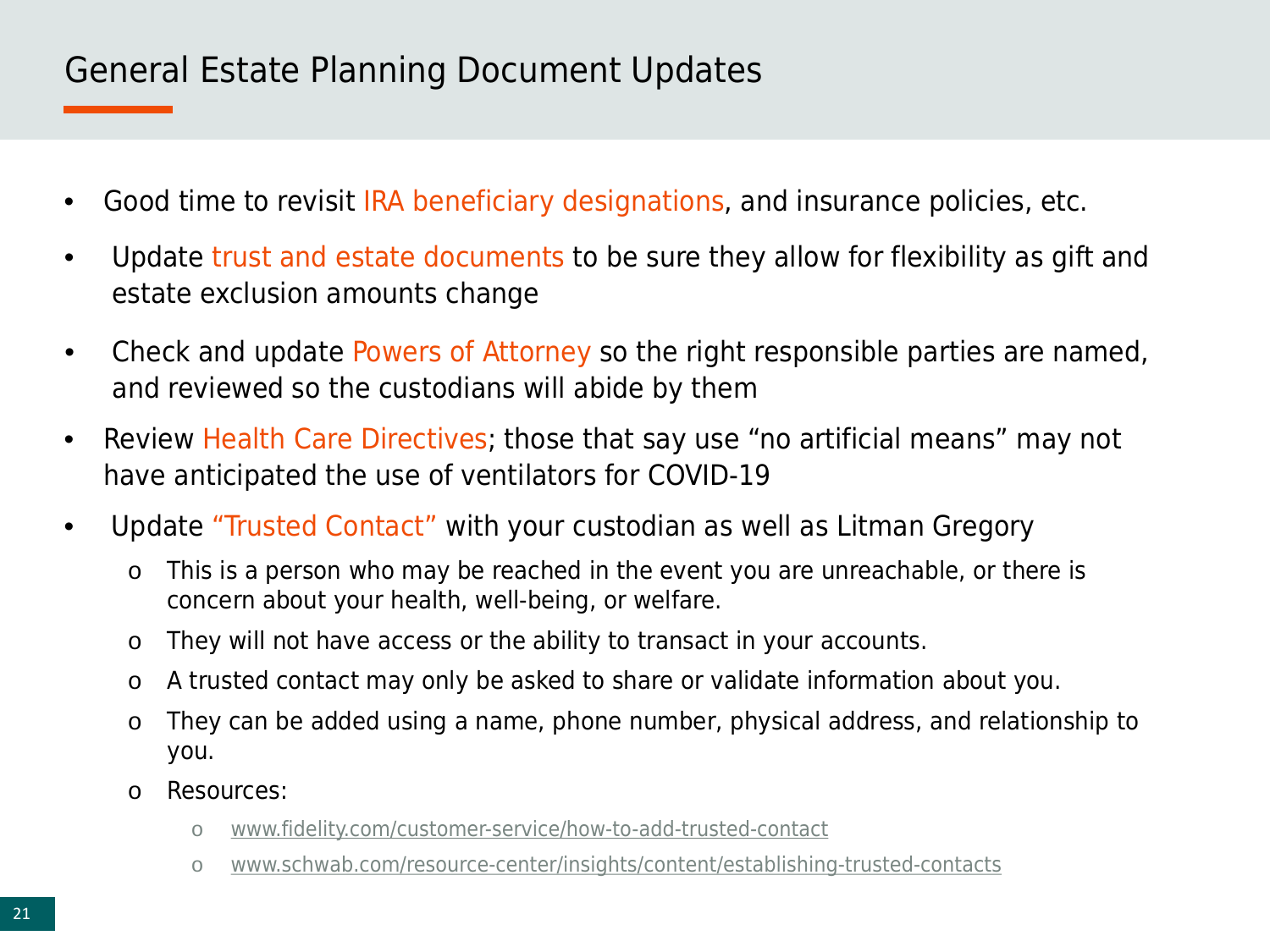#### Next Steps

- Review Tax Planning Ideas with your Tax Advisor
- Review Estate Planning Ideas with your Estate Planning Attorney
- Look for Litman Gregory Outlook Webinar, February 2021
- LG Portfolio Management Tax Optimization Year End and Ongoing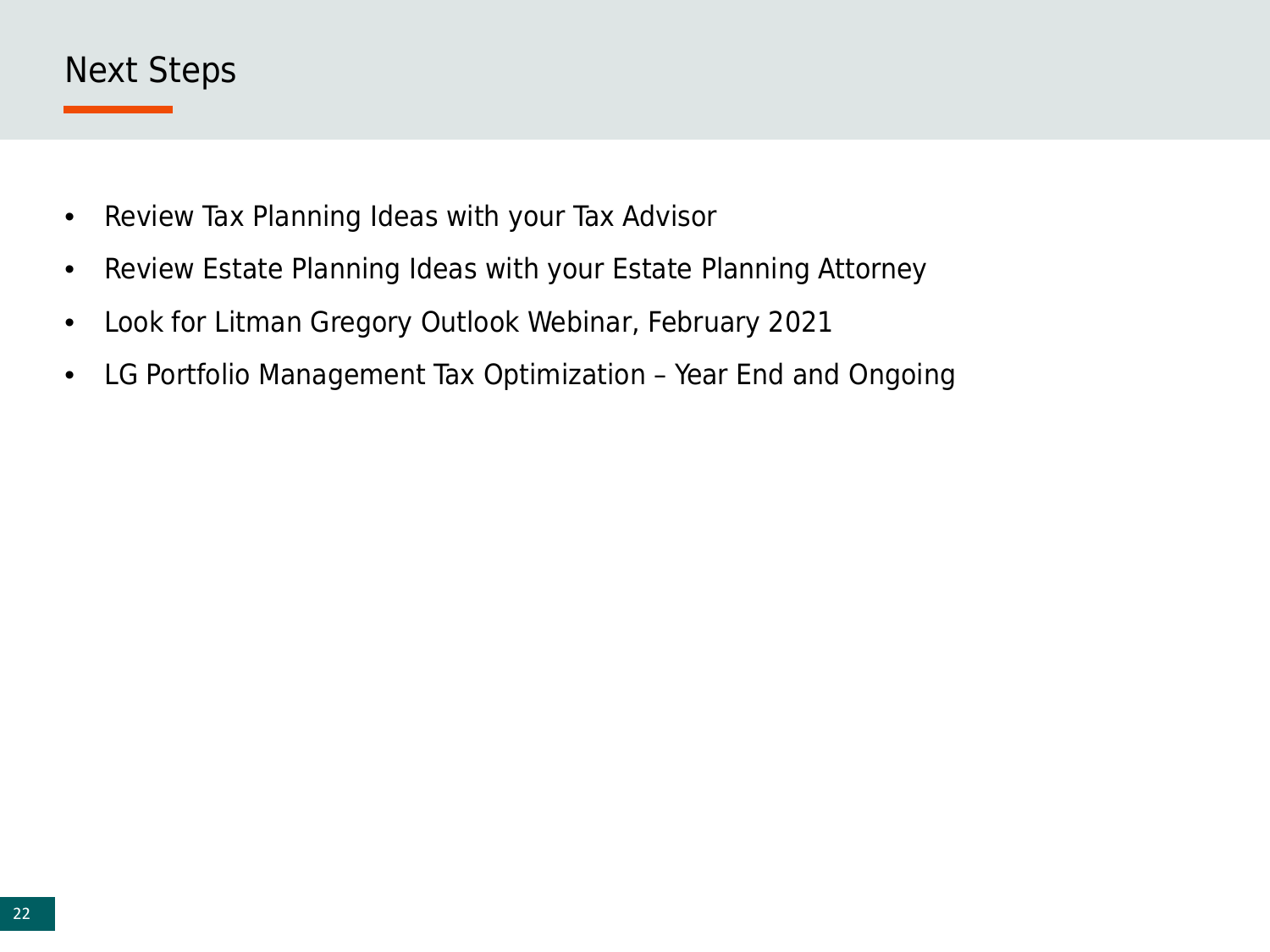### After-Tax Optimization Strategies in Our Portfolio Management

- Hold investments in taxable accounts for 1+ year before selling so that preferential long-term capital gains rates (vs. higher income tax rates) apply to the gain.
- Place investments that generate interest income in tax-deferred accounts to avoid ordinary federal income tax rates as high as 37%.
- Defer sales of investments with large built-in gains, unless the expected return from a new investment is significantly greater than the existing investment.
- When sales are necessary to raise cash, select the individual investment tax lots that will result in the lowest tax liability.
- During market dips and at year end, look for opportunities to "harvest" capital losses. Harvested losses can then be used to offset realized gains. Proceeds can be placed into a similar investment so your target portfolio allocation remains intact.
- For portfolios that contain mostly taxable assets, consider holding some tax-exempt bonds in lieu of taxable bonds for the fixed income portion of the portfolio.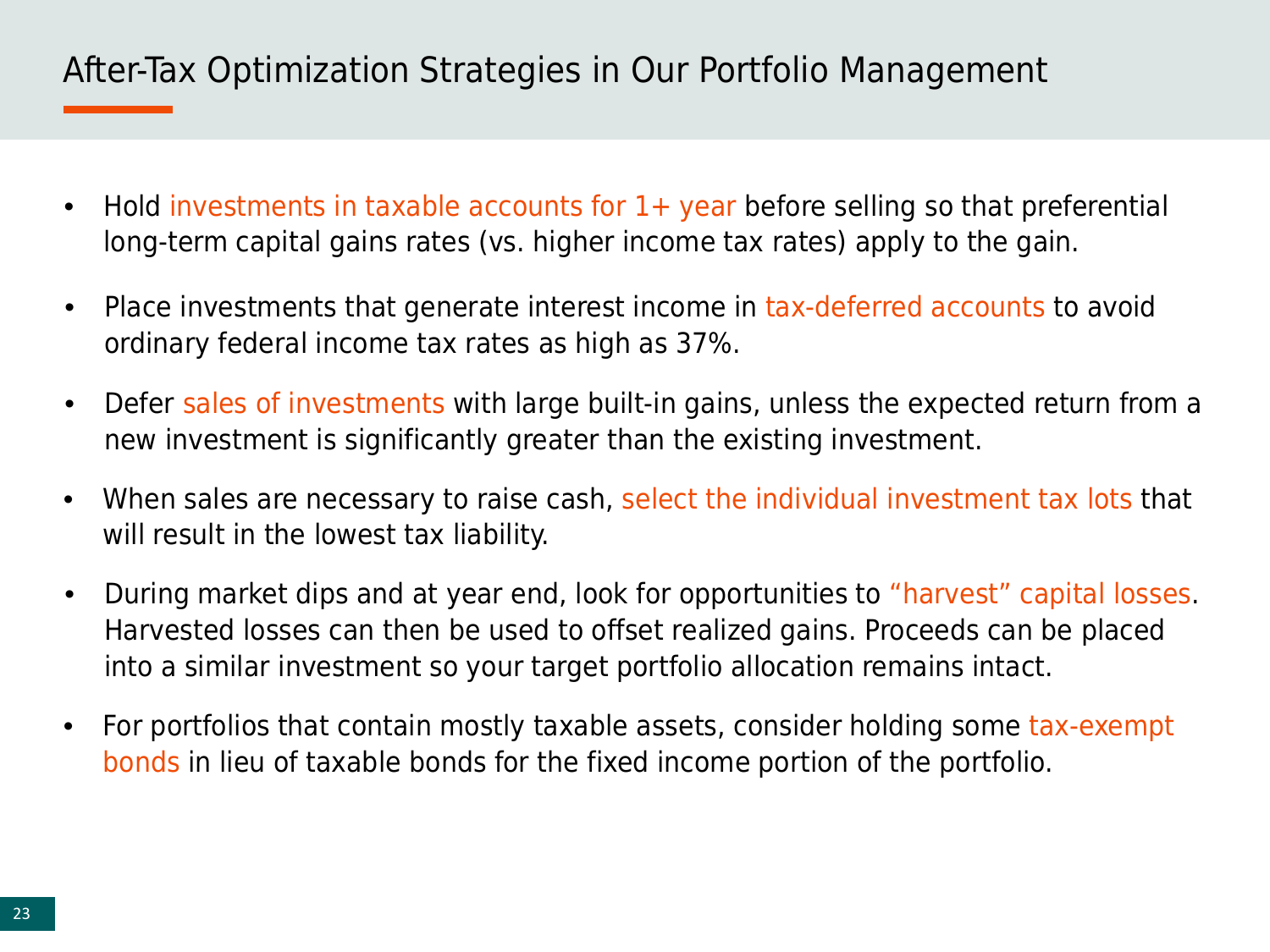

#### Thank you for joining us today!

For further questions, please contact your advisor directly, or the Litman Gregory Client Services team at:



415.526.4380



information@lgam.com



www.lgam.com